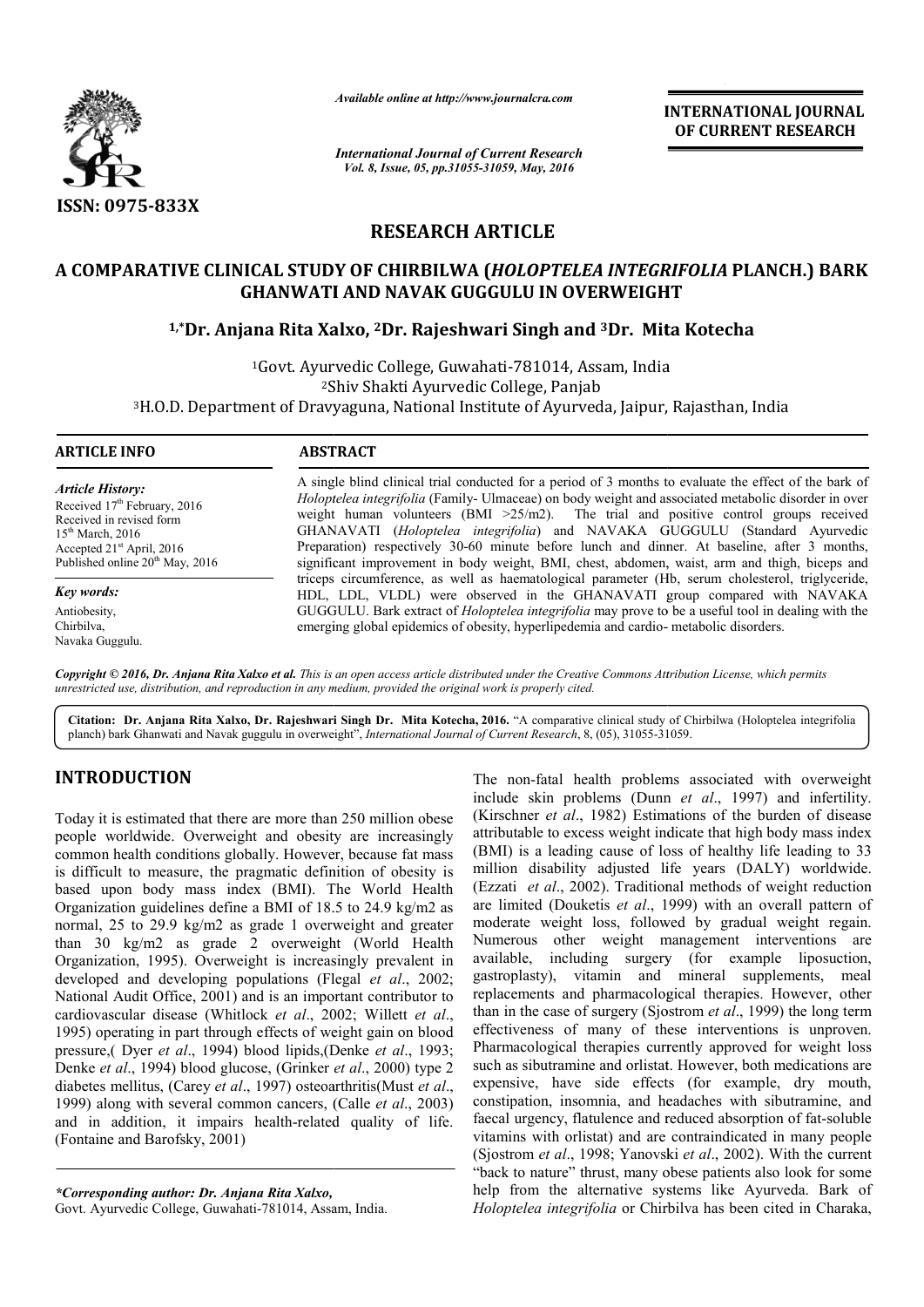Sushruta and is also reported to widely use as anti obesity drug. As per Indian traditional drug knowledge bark of *Holoptelea integrifolia* used for "lekhna kerma" mean scraping and stretching of excessive material. In another words we can say drug will absorb the excessive material and due to heat it will dissolve the fat. (Pandey *et al*., 2007)

## **MATERIALS AND METHODS**

#### **Study design**

This was an open label controlled clinical trial conducted in accordance with GCP Guidelines, the Declaration of Helsinki, (World Medical Association, 2008) The study was conducted at National Institute of Ayurveda Hospital (Jaipur, India), and included 2 weeks screening period followed by 3 months of treatment. Institutional Human ethical committee approved the protocol before initiation of the study and subjects provided written informed consent before any study procedure

#### **Participants**

Participants included generally healthy, normal, sedentary men and women aged 18 to 45 years old and BMI>25 kg/m2 were selected randomly in the Hospital of NIA. Pregnant or lactating woman (or those planning to become pregnant during the study), patient of hypertension, anemia, endocrinal diseases, women after menopause and patient aged more than 45 years were excluded from this study. Volunteers with BMI  $\leq 25$ kg/m2 or  $\geq$  40 kg/m2, recent use of any weight loss medication, supplements or programs, a history of weight reducing surgery, or an eating disorder were excluded from this study.

## **Plant material**

Stem bark of *Holoptelea integrifolia* was collected from Ayurvedic garden of National Institute of Ayurveda, Jaipur in the month of September. Because as per quality standards of Ayurveda; Bark, bulb and milk should be collected in autumn (Sharad). The plant and collected material was authenticated by Ms. Divya, Pharmacognocist, Department of Dravya Guna Vigyan, National Institute of Ayurveda, Jaipur. Collected bark was checked for foreign material and shade dried.

#### **Preparation of Chirbilva Ghanavati**

Collected Bark of Holoptelea integrifolia (Chirbilva) was broken into small pieces by multi mill. It was mixed with 16 times water and kept for 12 hours. Then it was heated at low temperature until it became its 25 percent. Remaining water extract was filtered by vacuum pump. Filtered water was placed on heat. When it became concentrated, it was removed from furnace. This material was placed for drying. When the material completely dried, medicine was moulded into "vati" form with a weight of 150 mg.

#### **Group design**

Eligible participants were randomly assigned to receive either Chirbilva Ghanvati (150 mg, BID) or Navak Guggulu (250 mg, BID).

Change in food and lifestyle was not being prescribed to any patient. Study drugs were packaged in identical, single serving containers. The study products were labeled and coded in such a manner that subjects were unaware of which product each participant was receiving.

**Table No. 1 Age and sex wise distribution of 20 patients in two groups**

| S.No. | Age   | Group I (Chirbilva<br>Ghanwati) | Group II<br>(Navak Gugglu) | Total | $\%$  |
|-------|-------|---------------------------------|----------------------------|-------|-------|
|       | 18-25 | 01                              | 00                         | 01    | $5\%$ |
| 2.    | 25-35 | 07                              | 08                         | 15    | 75%   |
| 3.    | 35-45 | 02                              | 02                         | 04    | 20%   |
| Total |       | 10                              | 10                         | 20    | 100%  |
|       |       | Male 05                         | Male 04                    |       |       |
|       |       | Female 05                       | Female 06                  |       |       |

Physical and Hematological parameters: All the patients were investigated before and after the study period for their physical parameters (anthropometric) like Body weight, BMI, Chest, Abdomen, Waist, Arm, Thigh, Biceps, Triceps Circumferences and Hematological parameters like Haemoglobin, Serum Cholesterol, Serum Triglycerides, HDL, VLDL, LDL. All anthropometric parameter were measured at each study visit by using a non stretch anthropometric tape at the end of normal expiration. (Adult Treatment Panel, 2002)

Hematological parameters were measured by pathological lab of NIA on blood samples. Serum total cholesterol was measured on the basis of Chod- PAP method by measuring absorbance at 505 nm due to formation of Red quinoneimine complex. (Allian *et al*., 1974) Triglycerides were quantified on the basis of GPO- PAP method (Schettler, 1975; Trinder, 1969). The serum LDL- Cholesterol concentration was calculated according to the Friedewald equation (Friedewald, 1972); LDL-C  $\frac{1}{4}$  total-C – HDL-C – TG/2.2\*LDL-C was not calculated when the TG concentration was >4.5 mmol/L.

#### **Statistical Analysis**

To check the significance of results parametric Student's 't' test was performed by Graph pad InStat (DATASET 1.ISD) software.

## **RESULTS**

Of the 53 participant screened 28 were randomly assigned to the two treatment groups. Only 20 participants completed the whole study. So we compare and analyse the data of 20 participants in the study. Results of Group I (Physical Tests) were tabulated in table No. 2. As per results of group I, the mean initial for body weight was 65.61 which reduced to 63.65 after treatment, therefore percentage reduction in body weight by 2.987%. Before treatment Mean BMI was 26.51 but after treatment it reduced to 25.67. Percentage reduction in BMI was 3.055%. After treatment through the bark of Holoptelea integrifolia chest circumference and abdomen circumference were reduced to 2.577% and 2.836%. Reduction in Waist circumference after treatment was 2.219%. By seeing these results we can say bark of Holoptelea integrifolia is an effective anti obesity drug. Values are expressed as Mean±SEM; n=10, \*P<0.05, \*\*P<0.01 significant difference before and after treatment by paired t test.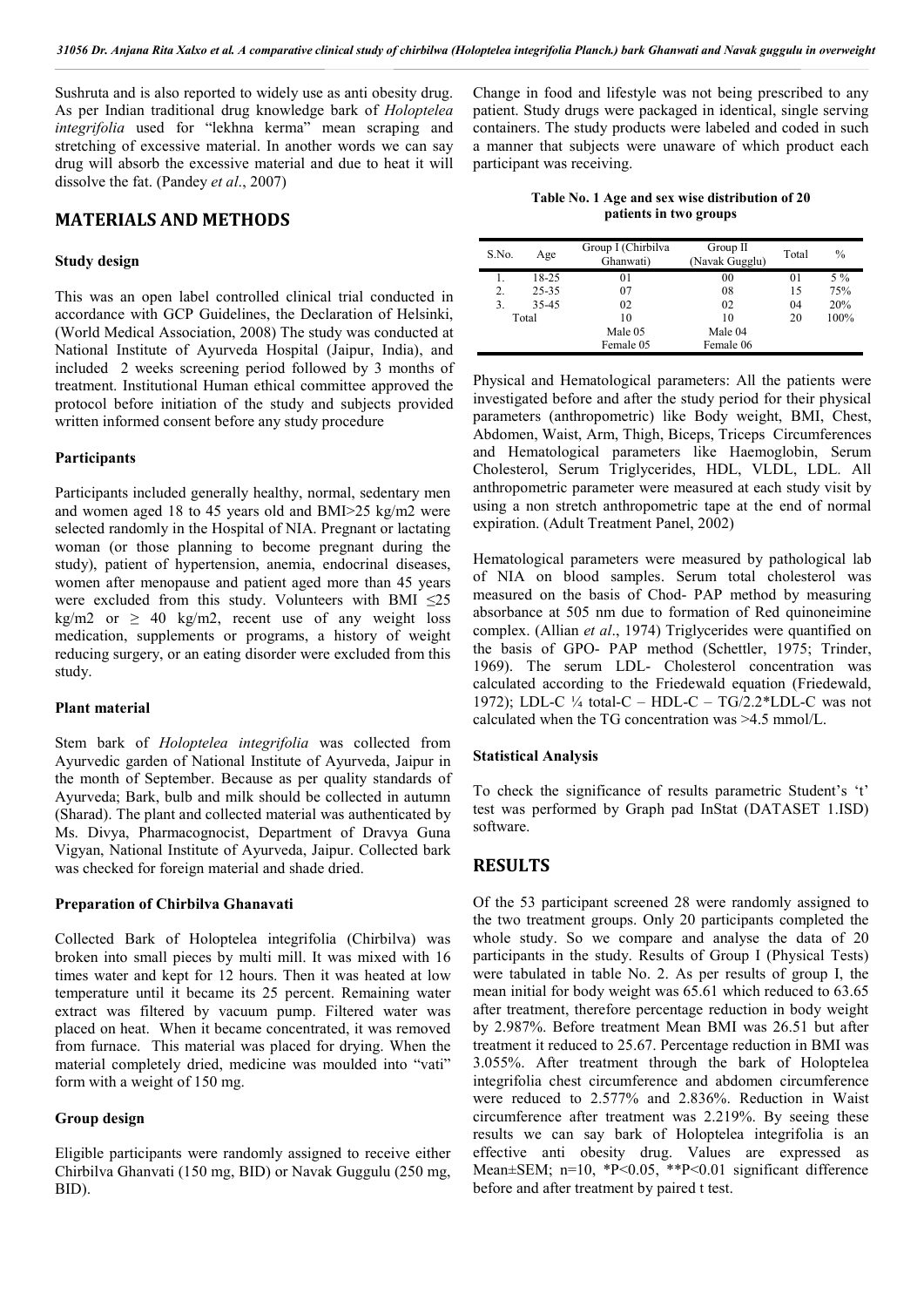Triceps (Inch)

Measurement Mean± SEM Percentage Change Difference (Mean± SEM) Before Treatment After Treatment<br>65.61 ± 2.048 63.65 ± 2.011 Body weight (Kg) 65.61± 2.048 63.65± 2.011 2.987 1.96± 0.087<sup>\*\*</sup><br>BMI (Kg/Meter2) 26.51± 0.532 25.67± 0.529 3.055 0.81± 0.356<sup>\*\*</sup> BMI (Kg/Meter2) 26.51± 0.532 25.67± 0.529 3.055 0.81± 0.356\*\*<br>Chest Circumference (Inch) 37.25± 0.889 36.29± 0.837 2.577 0.96± 0.154\*\* Chest Circumference (Inch) 37.25± 0.889 36.29± 0.837 2.577 0.96± 0.154\*\*<br>Abdomen Circumference (Inch) 34.55± 1.079 33.57± 1.071 2.836 0.98± 0.174\*\* Abdomen Circumference (Inch)  $34.55 \pm 1.079$   $33.57 \pm 1.071$  2.836 0.98 $\pm 0.174**$ <br>Waist Circumference (Inch)  $40.55 \pm 1.363$   $39.65 \pm 1.274$  2.219 0.90 $\pm 0.163**$ Waist Circumference (Inch)  $40.55 \pm 1.363$   $39.65 \pm 1.274$  2.219<br>Arm Circumference (Inch)  $11.40 \pm 0.332$   $11.10 \pm 0.303$  2.631 Arm Circumference (Inch)  $11.40 \pm 0.332$   $11.10 \pm 0.303$   $2.631$   $0.3 \pm 0103$  \*<br>Thigh Circumference (Inch)  $20.25 \pm 0.724$   $19.80 \pm 0.663$   $2.32$   $0.47 \pm 0.133$  \* Thigh Circumference (Inch) 20.25± 0.724 19.80± 0.663 2.32 0.47± 0.133\*<br>Biceps (Inch) 2.16± 0.114 2.10± 0.102 2.777 0.06±0.022\*

### **Table No. 2 Effects of Holoptelea integrifolia Ghanvati on Measurement of 10 patients in Group I**

#### **Table No. 3 Effects of Navak Guggulu on Measurement of 10 patients in Group II**

Biceps (Inch) 2.16± 0.114 2.10± 0.102 2.777 0.06± 0.022\*<br>Triceps (Inch) 2.32± 0.646 2.26± 0.581 2.586 0.06± 0.022\*

| Measurement                  | $Mean \pm SEM$          |                        | Difference (Mean ± SEM)<br>Percentage Change |                    |
|------------------------------|-------------------------|------------------------|----------------------------------------------|--------------------|
|                              | <b>Before Treatment</b> | <b>After Treatment</b> |                                              |                    |
| Body weight (Kg)             | $70.10 \pm 2.541$       | $68.45 \pm 2.53$       | 2.35                                         | $1.65 \pm 0.15**$  |
| BMI (Kg/Meter2)              | $26.61 \pm 1$           | $25.87 \pm 0.937$      | 2.78                                         | $0.74 \pm 0.084**$ |
| Chest Circumference (Inch)   | $39.38 \pm 1.18$        | $39.05 \pm 1.127$      | 0.84                                         | $0.33 \pm 0.153$   |
| Abdomen Circumference (Inch) | $33.35 \pm 1.10$        | $32.55 \pm 1.10$       | 2.40                                         | $0.80 \pm 1.03$ ** |
| Waist Circumference (Inch)   | $35.40 \pm 1.59$        | $35.10 \pm 1.50$       | 0.85                                         | $0.30 \pm 0.213**$ |
| Arm Circumference (Inch)     | $11.70 \pm 0.37$        | $11.65 \pm 0.37$       | 0.43                                         | $0.05 \pm 0.05$    |
| Thigh Circumference (Inch)   | $20.10 \pm 0.21$        | $19.70 \pm 0.32$       | 1.99                                         | $0.40 \pm 0.07*$   |
| Biceps (Inch)                | $2.43 \pm 0.12$         | $2.34 \pm 0.20$        | 3.70                                         | $0.09 \pm 0.09*$   |
| Triceps (Inch)               | $2.40 \pm 0.26$         | $2.37 \pm 0.29$        | 1.25                                         | $0.03 \pm 0.26$    |

## **Table No. 4 Effect on Haematological & Biochemical parameters in Group I**

| Haematological parameters | $Mean \pm SEM$          |                        | Percentage Change | Difference (Mean ± SEM) |  |
|---------------------------|-------------------------|------------------------|-------------------|-------------------------|--|
|                           | <b>Before Treatment</b> | <b>After Treatment</b> |                   |                         |  |
| Haemoglobin               | $12.31 \pm 0.317$       | $12.77 \pm 2.53$       | $+3.73$           | $0.46 \pm 0.274$        |  |
| Serum Cholesterol         | $177.36 \pm 6.768$      | $165.93 \pm 7.877$     | $-6.44$           | $11.43 \pm 2.247**$     |  |
| Serum Triglycerides       | $131.19 \pm 9.303$      | $123.1 \pm 7.295$      | $-6.16$           | $8.09 \pm 4$            |  |
| HDL                       | $58.13 \pm 2.719$       | $61.08 \pm 2.52$       | $+5.07$           | $2.95 \pm 1.11*$        |  |
| VLDL                      | $27.83 \pm 1.82$        | $25.33 \pm 1.82$       | $-5.31$           | $1.48 \pm 0.796$        |  |
| LDL                       | $91.80 \pm 7.88$        | $89.91 \pm 8.42$       | $-2.05$           | $1.89 \pm 1.24$         |  |

#### **Table No. 5 Effect on Haematological & Biochemical parameters in Group II**

| Haematological parameters | $Mean \pm SEM$          |                    | Percentage Change | Difference (Mean ± SEM) |  |
|---------------------------|-------------------------|--------------------|-------------------|-------------------------|--|
|                           | <b>Before Treatment</b> | After Treatment    |                   |                         |  |
| Haemoglobin               | $11.53 \pm 0.216$       | $11.8 \pm 0.213$   | $+2.34$           | $0.27 \pm 0.176$        |  |
| Serum Cholesterol         | $164.33 \pm 5.849$      | $160.74 \pm 4.908$ | $-2.13$           | $3.49 \pm 2.127$        |  |
| Serum Triglycerides       | $119.83 \pm 5.68$       | $106.47 \pm 4.609$ | $-11.15$          | $13.36 \pm 3.976$ **    |  |
| <b>HDL</b>                | $55.99 \pm 1.666$       | $56.13 \pm 1.502$  | $+0.25$           | $0.14 \pm 0.954$        |  |
| VLDL                      | $25.17 \pm 1.215$       | $24.13 \pm 1.312$  | $-4.13$           | $1.04 \pm 1.34$         |  |
| LDL                       | $87.99 \pm 6.668$       | $83.86 \pm 6.462$  | $-4.69$           | $4.13 \pm 2.584$        |  |

### **Table No. 6 Comparison of Both physical and Haematological parameters in Group I and Group II**

| Measurement                  | n  | Percentage Difference before treatment and after treatment |          |  |
|------------------------------|----|------------------------------------------------------------|----------|--|
|                              |    | Group I                                                    | Group II |  |
| Body weight (Kg)             | 10 | $-2.987$                                                   | $-2.35$  |  |
| BMI (Kg/Meter2)              | 10 | $-3.055$                                                   | $-2.78$  |  |
| Chest Circumference (Inch)   | 10 | $-2.577$                                                   | $-0.84$  |  |
| Abdomen Circumference (Inch) | 10 | $-2.836$                                                   | $-2.40$  |  |
| Waist Circumference (Inch)   | 10 | $-2.219$                                                   | $-0.85$  |  |
| Arm Circumference (Inch)     | 10 | $-2.631$                                                   | $-0.43$  |  |
| Thigh Circumference (Inch)   | 10 | $-2.32$                                                    | $-1.99$  |  |
| Biceps (Inch)                | 10 | $-2.777$                                                   | $-3.70$  |  |
| Triceps (Inch)               | 10 | $-2.586$                                                   | $-1.25$  |  |
| Hb%                          | 10 | $+3.73$                                                    | $+2.34$  |  |
| Serum Cholesterol            | 10 | $-6.44$                                                    | $-2.13$  |  |
| Serum Triglycerides          | 10 | $-6.16$                                                    | $-11.15$ |  |
| <b>HDL</b>                   | 10 | $+5.07$                                                    | $+0.25$  |  |
| <b>VLDL</b>                  | 10 | $-5.31$                                                    | $-4.13$  |  |
| LDL                          | 10 | $-2.05$                                                    | $-4.69$  |  |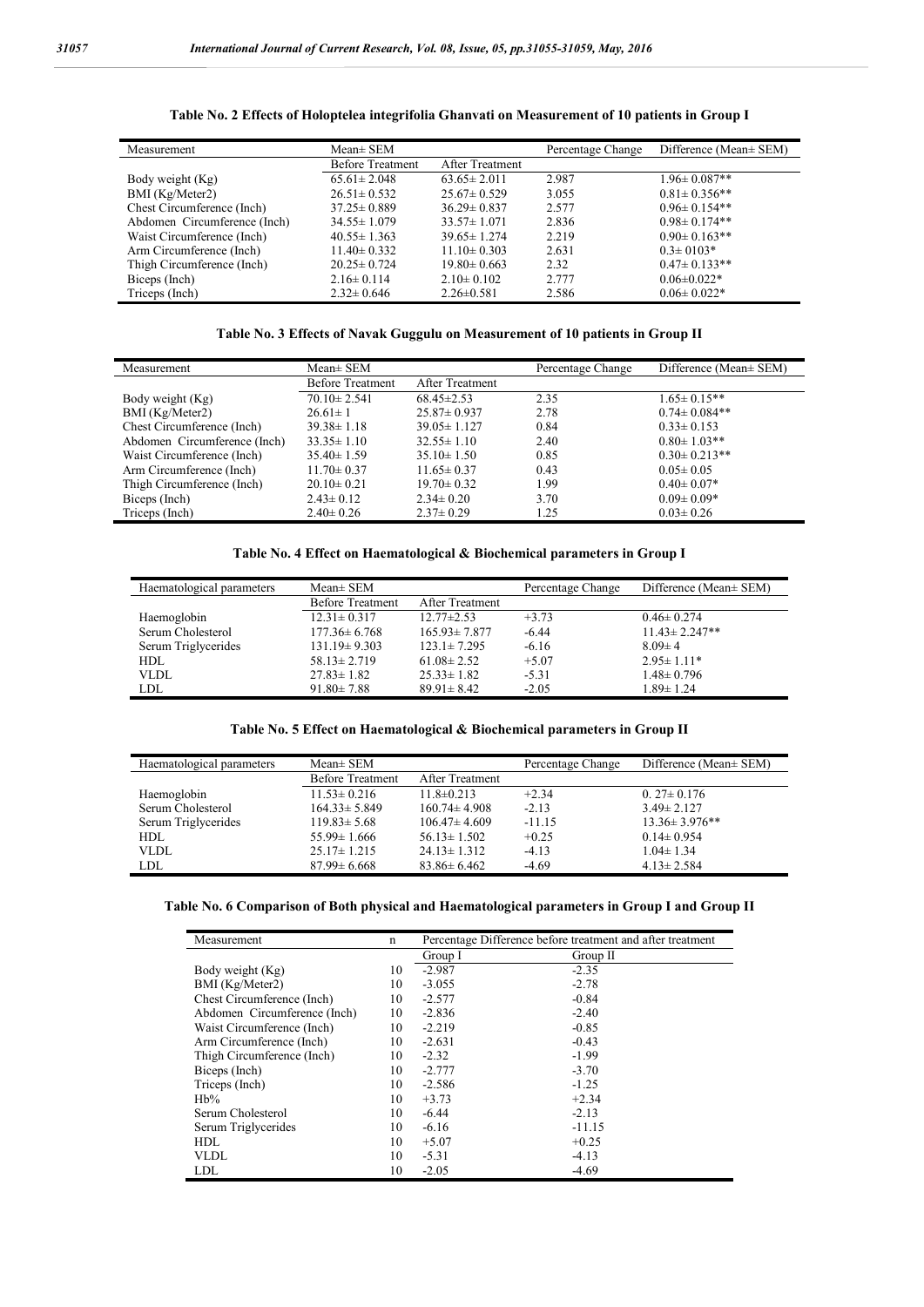Results of Group II (Physical Tests) were tabulated in table No. 3. As per results of group II, The mean initial for body weight was 70.10 after treatment it reduced to 68.45. Percentage reduction in body weight after with Navak Guggulu was 2.35%. In group II Percentage reduction in BMI and abdomen circumference was 2.76 and 2.40 %. Values are expressed as Mean±SEM; n=10, \*P<0.05, \*\*P<0.01 significant difference before and after treatment by paired t test.

Results of Group I (Haematological & Biochemical Tests) were tabulated in table No. 4. As per Haematological results of group I, Haemoglobin was increased to 3.73%. Serum cholesterol was reduced to 11.43%. Values are expressed as Mean±SEM; n=10, \*P<0.05, \*\*P<0.01 significant difference before and after treatment by paired t test. Values are expressed as Mean $\pm$ SEM; n=10, \*P<0.05, \*\*P<0.01 significant difference before and after treatment by paired t test. Results of Group I and Group II were compared in Table No 6

### **Figure No. 2**

Percent changes from baseline in Body weight (Kg), BMI (Kg/Meter2), Chest Circumference (Inch), Abdomen Circumference (Inch), Waist Circumference (Inch), Arm Circumference (Inch), Biceps (Inch), Triceps (Inch), Triceps (Inch), Hb%, Serum Cholesterol, HDL, VLDL, and LDL before and after treatment in both group I and Group II.



By comparing these results we can say that bark of *Holoptelea integrifolia* was an effective anti obesity drug. During this study, there was not any allergic condition or side effect was being reported by volunteers.

## **DISCUSSION**

In this study, our aim was to evaluate the anti obesity effect of the bark of *Holoptelea integrifolia* on body composition in overweight men and women without advise to change in any lifestyle. The group receiving the Chirvilba Ghanvati made up from bark of *Holoptelea integrifolia* tended to have greater weight loss, significant reductions in abdomen, waist, arm, thigh, biceps and triceps circumference. In hematological study Chirvilba Ghanvati prescribed group was having significant reduction in serum cholesterol, serum triglycerides, VLDL and LDL. To our knowledge, only previous study has evaluated the influence of the whole *Holoptelea integrifolia* plant extract with or without combinations of various biological acceptable excipients against diet induced obesity.

But in our study we used pure bark as a whole not any extract because this way of medication was prescribed in great indian ayurvedic texts. There was also an interesting point that blood haemoglobin level was increased in all volunteers. So bark of *Holoptelea integrifolia* can be assessed as a haematinic drug for anaemic patients.

#### **Conclusion**

Therefore we can say that the anti adipogenic and prolipolytic composition comprising bark of *Holoptelea integrifolia* of the present invention is effective for inhibition, amelioration or prevention of various diseases caused by uncontrolled adiposeness and lipolysis thereof, for example, obesity, overweight, lipid storage disease, hyperlipedemia, atherosclerosis, thrombosis and hypercholesterolemia. Additional research is warranted to further clarify the mechanisms responsible for these effects.

### **Acknowledgement**

We acknowledge laboratory of N.I.A, Jaipur, Rajasthan for providing help in carrying out this research work.

## **REFERENCES**

- Adult Treatment Panel III. Third report of the national cholesterol education program (NCEP) expert panel on detection, evaluation, and treatment of high blood cholesterol in adults (adult treatment panel III) final report. Circulation 2002; 106: 3143–421.
- Allian CC, Pool LS, Chan CSG, Richmand W, Fu P. Enzymatic determination of total serum cholesterol. Clin chem1974; 20: 470- 475.
- Calle EE, Rodriguez C, Walker-Thurmond K, Thun MJ. Overweight, obesity, and mortality from cancer in a prospectively studied cohort of U.S. adults. N Engl J Med 2003;348.
- CareyVJ, Walters EE, ColditzGA, Solomon CG, Willet WC, Rosner BA, *et al*. Body fat distribution and risk of noninsulin-dependent diabetes mellitus in women. The Nurses' Health Study. Am J Epidemiol 1997; 145:614–9.
- Denke, M.A., Sempos, C.T., Grundy, S.M. 1993. Excess body weight. An underrecognized contributor to high blood cholesterol levels in white American men. Arch Intern Med; 153: 1093–1103.
- DenkeMA, SemposCT,Grundy SM.Excess bodyweight. An underrecognized contributor to dyslipidemia in white American women. Arch Intern Med 1994; 154: 401–10.
- Douketis JD, Feightner JW, Attia J, Feldman WF. Detection, prevention and treatment of obesity. CMAJ 1999; 160(4): 513–25.
- Dunn LB, Damesyn M, Moore AA, Reuben DB, Greendale GA. Does Estrogen Prevent Skin Aging?: Results From the First National Health and Nutrition Examination Survey (NHANES I). Arch Dermatol 1997; 133(3): 339–42.
- Dyer, A.R., Elliott, P., Shipley, M., Stamler, R. and Stamler, J. 1994. on behalf of the INTERSALT Cooperative Research Group. Body mass index and associations of sodium and potassium with blood pressure in INTERSALT. Hypertension; 23(1): 729–36.